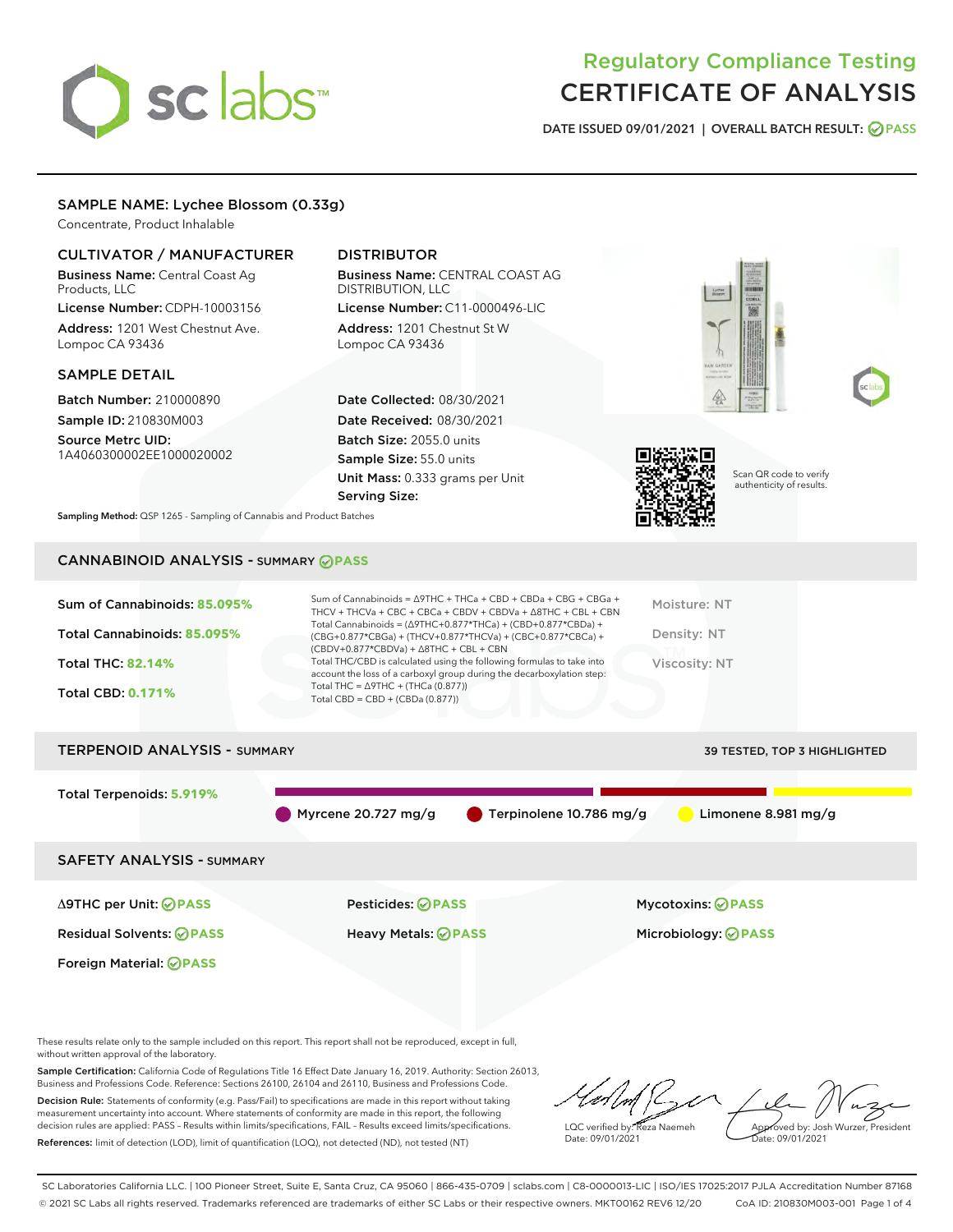



LYCHEE BLOSSOM (0.33G) | DATE ISSUED 09/01/2021 | OVERALL BATCH RESULT: @ PASS

#### CANNABINOID TEST RESULTS - 09/01/2021 2 PASS

Tested by high-performance liquid chromatography with diode-array detection (HPLC-DAD). **Method:** QSP 1157 - Analysis of Cannabinoids by HPLC-DAD

#### TOTAL CANNABINOIDS: **85.095%**

Total Cannabinoids (Total THC) + (Total CBD) + (Total CBG) + (Total THCV) + (Total CBC) + (Total CBDV) + ∆8THC + CBL + CBN

TOTAL THC: **82.14%** Total THC (∆9THC+0.877\*THCa)

TOTAL CBD: **0.171%**

Total CBD (CBD+0.877\*CBDa)

TOTAL CBG: 2.064% Total CBG (CBG+0.877\*CBGa)

TOTAL THCV: 0.35% Total THCV (THCV+0.877\*THCVa)

TOTAL CBC: ND Total CBC (CBC+0.877\*CBCa)

TOTAL CBDV: ND Total CBDV (CBDV+0.877\*CBDVa)

| <b>COMPOUND</b>  | LOD/LOQ<br>(mg/g)          | <b>MEASUREMENT</b><br><b>UNCERTAINTY</b><br>(mg/g) | <b>RESULT</b><br>(mg/g) | <b>RESULT</b><br>(%) |
|------------------|----------------------------|----------------------------------------------------|-------------------------|----------------------|
| <b>A9THC</b>     | 0.06 / 0.26                | ±28.256                                            | 821.40                  | 82.140               |
| <b>CBG</b>       | 0.06/0.19                  | ±0.813                                             | 20.64                   | 2.064                |
| <b>THCV</b>      | 0.1/0.2                    | ±0.17                                              | 3.5                     | 0.35                 |
| $\triangle$ 8THC | 0.1/0.4                    | ±0.18                                              | 2.3                     | 0.23                 |
| <b>CBD</b>       | 0.07/0.29                  | ±0.079                                             | 1.71                    | 0.171                |
| <b>CBN</b>       | 0.1/0.3                    | ±0.09                                              | 1.4                     | 0.14                 |
| <b>THCa</b>      | 0.05/0.14                  | N/A                                                | <b>ND</b>               | <b>ND</b>            |
| <b>THCVa</b>     | 0.07/0.20                  | N/A                                                | <b>ND</b>               | <b>ND</b>            |
| <b>CBDa</b>      | 0.02/0.19                  | N/A                                                | <b>ND</b>               | <b>ND</b>            |
| <b>CBDV</b>      | 0.04 / 0.15                | N/A                                                | <b>ND</b>               | <b>ND</b>            |
| <b>CBDVa</b>     | 0.03/0.53                  | N/A                                                | <b>ND</b>               | <b>ND</b>            |
| <b>CBGa</b>      | 0.1 / 0.2                  | N/A                                                | <b>ND</b>               | <b>ND</b>            |
| <b>CBL</b>       | 0.06/0.24                  | N/A                                                | <b>ND</b>               | <b>ND</b>            |
| <b>CBC</b>       | 0.2 / 0.5                  | N/A                                                | <b>ND</b>               | <b>ND</b>            |
| <b>CBCa</b>      | 0.07/0.28                  | N/A                                                | <b>ND</b>               | <b>ND</b>            |
|                  | <b>SUM OF CANNABINOIDS</b> |                                                    | 850.95 mg/g             | 85.095%              |

#### **UNIT MASS: 0.333 grams per Unit**

| ∆9THC per Unit                                                                            | 1120 per-package limit | 273.53 mg/unit<br><b>PASS</b> |  |  |
|-------------------------------------------------------------------------------------------|------------------------|-------------------------------|--|--|
| <b>Total THC per Unit</b>                                                                 |                        | 273.53 mg/unit                |  |  |
| <b>CBD per Unit</b>                                                                       |                        | $0.57$ mg/unit                |  |  |
| <b>Total CBD per Unit</b>                                                                 |                        | $0.57$ mg/unit                |  |  |
| Sum of Cannabinoids<br>per Unit                                                           |                        | 283.37 mg/unit                |  |  |
| <b>Total Cannabinoids</b><br>per Unit                                                     |                        | 283.47 mg/unit                |  |  |
| <b>MOISTURE TEST RESULT</b><br><b>VISCOSITY TEST RESULT</b><br><b>DENSITY TEST RESULT</b> |                        |                               |  |  |

Not Tested

Not Tested

Not Tested

#### TERPENOID TEST RESULTS - 09/01/2021

Terpene analysis utilizing gas chromatography-flame ionization detection (GC-FID). **Method:** QSP 1192 - Analysis of Terpenoids by GC-FID

| <b>COMPOUND</b>         | LOD/LOQ<br>(mg/g) | <b>MEASUREMENT</b><br><b>UNCERTAINTY</b><br>(mg/g) | <b>RESULT</b><br>(mg/g) | <b>RESULT</b><br>$(\%)$ |
|-------------------------|-------------------|----------------------------------------------------|-------------------------|-------------------------|
| <b>Myrcene</b>          | 0.008 / 0.025     | ±0.2674                                            | 20.727                  | 2.0727                  |
| Terpinolene             | 0.008 / 0.026     | ±0.2211                                            | 10.786                  | 1.0786                  |
| Limonene                | 0.005 / 0.016     | ±0.1284                                            | 8.981                   | 0.8981                  |
| $\beta$ Caryophyllene   | 0.004 / 0.012     | ±0.1428                                            | 4.011                   | 0.4011                  |
| $\alpha$ Pinene         | 0.005 / 0.017     | ±0.0239                                            | 2.774                   | 0.2774                  |
| $\beta$ Pinene          | 0.004 / 0.014     | ±0.0289                                            | 2.513                   | 0.2513                  |
| Linalool                | 0.009 / 0.032     | ±0.0727                                            | 1.914                   | 0.1914                  |
| Ocimene                 | 0.011 / 0.038     | ±0.0371                                            | 1.155                   | 0.1155                  |
| Terpineol               | 0.016 / 0.055     | ±0.0664                                            | 1.082                   | 0.1082                  |
| $\alpha$ Humulene       | 0.009 / 0.029     | ±0.0345                                            | 1.076                   | 0.1076                  |
| trans-β-Farnesene       | 0.008 / 0.025     | ±0.0236                                            | 0.664                   | 0.0664                  |
| Fenchol                 | 0.010 / 0.034     | ±0.0231                                            | 0.597                   | 0.0597                  |
| Valencene               | 0.009 / 0.030     | ±0.0362                                            | 0.525                   | 0.0525                  |
| $\alpha$ Phellandrene   | 0.006 / 0.020     | ±0.0046                                            | 0.337                   | 0.0337                  |
| 3 Carene                | 0.005 / 0.018     | ±0.0045                                            | 0.315                   | 0.0315                  |
| $\alpha$ Terpinene      | 0.005 / 0.017     | ±0.0042                                            | 0.283                   | 0.0283                  |
| Guaiol                  | 0.009 / 0.030     | ±0.0131                                            | 0.278                   | 0.0278                  |
| $\alpha$ Bisabolol      | 0.008 / 0.026     | ±0.0115                                            | 0.215                   | 0.0215                  |
| $\gamma$ Terpinene      | 0.006 / 0.018     | ±0.0036                                            | 0.206                   | 0.0206                  |
| Camphene                | 0.005 / 0.015     | ±0.0019                                            | 0.161                   | 0.0161                  |
| <b>Borneol</b>          | 0.005 / 0.016     | ±0.0059                                            | 0.140                   | 0.0140                  |
| p-Cymene                | 0.005 / 0.016     | ±0.0023                                            | 0.086                   | 0.0086                  |
| Caryophyllene<br>Oxide  | 0.010 / 0.033     | ±0.0036                                            | 0.079                   | 0.0079                  |
| Citronellol             | 0.003 / 0.010     | ±0.0032                                            | 0.066                   | 0.0066                  |
| Fenchone                | 0.009 / 0.028     | ±0.0016                                            | 0.055                   | 0.0055                  |
| Sabinene                | 0.004 / 0.014     | ±0.0006                                            | 0.052                   | 0.0052                  |
| Eucalyptol              | 0.006 / 0.018     | ±0.0010                                            | 0.040                   | 0.0040                  |
| Sabinene Hydrate        | 0.006 / 0.022     | ±0.0010                                            | 0.026                   | 0.0026                  |
| Geraniol                | 0.002 / 0.007     | ±0.0011                                            | 0.024                   | 0.0024                  |
| <b>Geranyl Acetate</b>  | 0.004 / 0.014     | ±0.0009                                            | 0.022                   | 0.0022                  |
| (-)-Isopulegol          | 0.005 / 0.016     | N/A                                                | <b>ND</b>               | <b>ND</b>               |
| Camphor                 | 0.006 / 0.019     | N/A                                                | <b>ND</b>               | <b>ND</b>               |
| Isoborneol              | 0.004 / 0.012     | N/A                                                | <b>ND</b>               | ND                      |
| Menthol                 | 0.008 / 0.025     | N/A                                                | <b>ND</b>               | <b>ND</b>               |
| Nerol                   | 0.003 / 0.011     | N/A                                                | ND                      | ND                      |
| R-(+)-Pulegone          | 0.003 / 0.011     | N/A                                                | <b>ND</b>               | ND                      |
| $\alpha$ Cedrene        | 0.005 / 0.016     | N/A                                                | <b>ND</b>               | ND                      |
| Nerolidol               | 0.009 / 0.028     | N/A                                                | ND                      | ND                      |
| Cedrol                  | 0.008 / 0.027     | N/A                                                | <b>ND</b>               | ND                      |
| <b>TOTAL TERPENOIDS</b> |                   |                                                    | 59.190 mg/g             | 5.919%                  |

SC Laboratories California LLC. | 100 Pioneer Street, Suite E, Santa Cruz, CA 95060 | 866-435-0709 | sclabs.com | C8-0000013-LIC | ISO/IES 17025:2017 PJLA Accreditation Number 87168 © 2021 SC Labs all rights reserved. Trademarks referenced are trademarks of either SC Labs or their respective owners. MKT00162 REV6 12/20 CoA ID: 210830M003-001 Page 2 of 4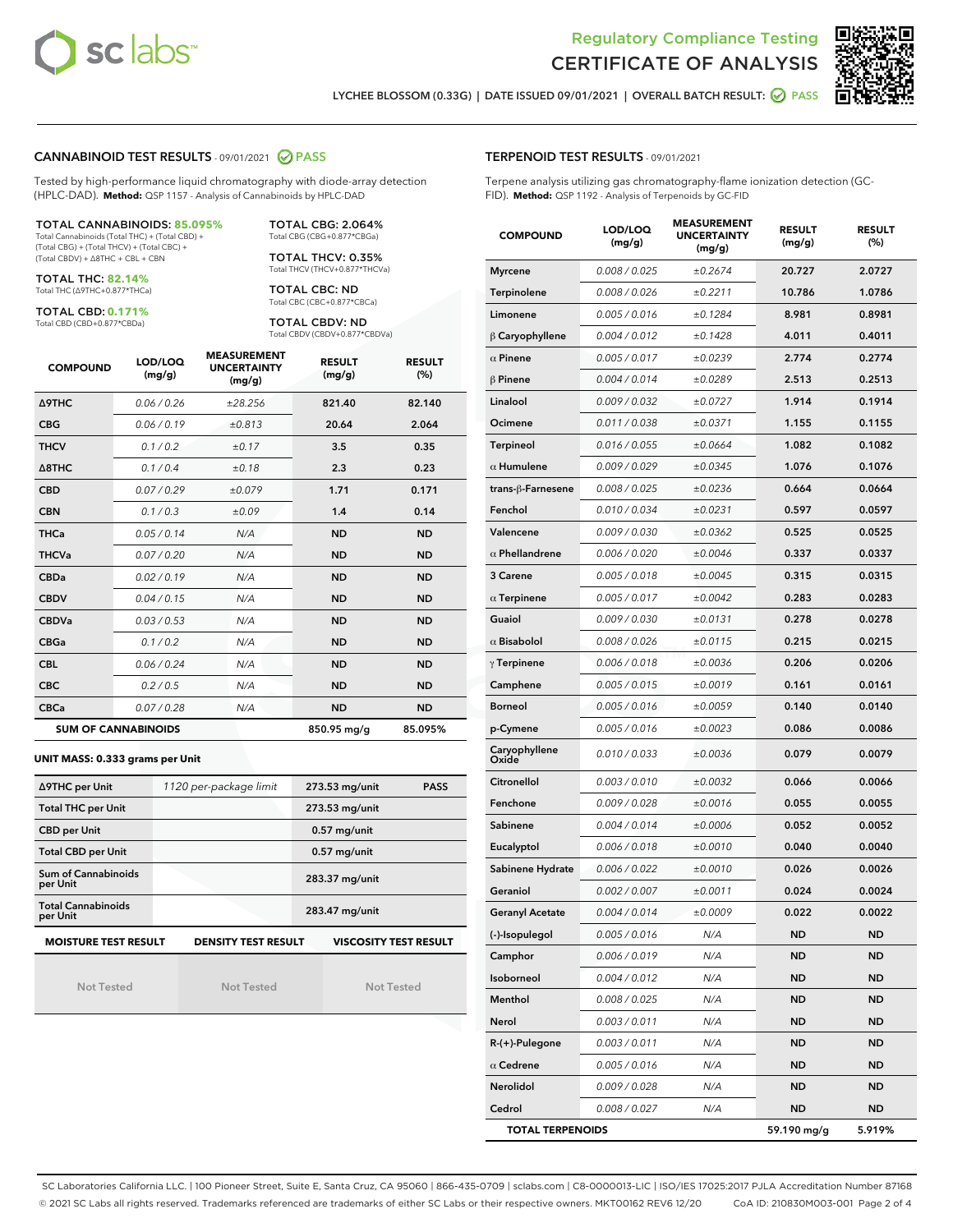



LYCHEE BLOSSOM (0.33G) | DATE ISSUED 09/01/2021 | OVERALL BATCH RESULT: @ PASS

## CATEGORY 1 PESTICIDE TEST RESULTS - 09/01/2021 2 PASS

Pesticide and plant growth regulator analysis utilizing high-performance liquid chromatography-mass spectrometry (HPLC-MS) or gas chromatography-mass spectrometry (GC-MS). \*GC-MS utilized where indicated. **Method:** QSP 1212 - Analysis of Pesticides and Mycotoxins by LC-MS or QSP 1213 - Analysis of Pesticides by GC-MS

| <b>COMPOUND</b>             | LOD/LOQ<br>$(\mu g/g)$ | <b>ACTION</b><br><b>LIMIT</b><br>$(\mu g/g)$ | <b>MEASUREMENT</b><br><b>UNCERTAINTY</b><br>$(\mu g/g)$ | <b>RESULT</b><br>$(\mu g/g)$ | <b>RESULT</b> |
|-----------------------------|------------------------|----------------------------------------------|---------------------------------------------------------|------------------------------|---------------|
| Aldicarb                    | 0.03/0.08              | $>$ LOD                                      | N/A                                                     | <b>ND</b>                    | <b>PASS</b>   |
| Carbofuran                  | 0.02 / 0.05            | $\ge$ LOD                                    | N/A                                                     | <b>ND</b>                    | <b>PASS</b>   |
| Chlordane*                  | 0.03 / 0.08            | $\geq$ LOD                                   | N/A                                                     | <b>ND</b>                    | <b>PASS</b>   |
| Chlorfenapyr*               | 0.03/0.10              | $\ge$ LOD                                    | N/A                                                     | <b>ND</b>                    | <b>PASS</b>   |
| Chlorpyrifos                | 0.02 / 0.06            | $\ge$ LOD                                    | N/A                                                     | <b>ND</b>                    | <b>PASS</b>   |
| Coumaphos                   | 0.02 / 0.07            | $\ge$ LOD                                    | N/A                                                     | <b>ND</b>                    | <b>PASS</b>   |
| Daminozide                  | 0.02/0.07              | $>$ LOD                                      | N/A                                                     | <b>ND</b>                    | <b>PASS</b>   |
| <b>DDVP</b><br>(Dichlorvos) | 0.03/0.09              | $\ge$ LOD                                    | N/A                                                     | <b>ND</b>                    | <b>PASS</b>   |
| <b>Dimethoate</b>           | 0.03/0.08              | $\ge$ LOD                                    | N/A                                                     | <b>ND</b>                    | <b>PASS</b>   |
| Ethoprop(hos)               | 0.03/0.10              | $\ge$ LOD                                    | N/A                                                     | <b>ND</b>                    | <b>PASS</b>   |
| Etofenprox                  | 0.02 / 0.06            | $\ge$ LOD                                    | N/A                                                     | <b>ND</b>                    | <b>PASS</b>   |
| Fenoxycarb                  | 0.03/0.08              | $\ge$ LOD                                    | N/A                                                     | <b>ND</b>                    | <b>PASS</b>   |
| Fipronil                    | 0.03/0.08              | $\ge$ LOD                                    | N/A                                                     | <b>ND</b>                    | <b>PASS</b>   |
| Imazalil                    | 0.02 / 0.06            | $>$ LOD                                      | N/A                                                     | <b>ND</b>                    | <b>PASS</b>   |
| Methiocarb                  | 0.02 / 0.07            | $>$ LOD                                      | N/A                                                     | <b>ND</b>                    | <b>PASS</b>   |
| Methyl<br>parathion         | 0.03/0.10              | $>$ LOD                                      | N/A                                                     | <b>ND</b>                    | <b>PASS</b>   |
| <b>Mevinphos</b>            | 0.03/0.09              | $\ge$ LOD                                    | N/A                                                     | <b>ND</b>                    | <b>PASS</b>   |
| Paclobutrazol               | 0.02 / 0.05            | $>$ LOD                                      | N/A                                                     | <b>ND</b>                    | <b>PASS</b>   |
| Propoxur                    | 0.03/0.09              | $\ge$ LOD                                    | N/A                                                     | <b>ND</b>                    | <b>PASS</b>   |
| Spiroxamine                 | 0.03 / 0.08            | $\ge$ LOD                                    | N/A                                                     | <b>ND</b>                    | <b>PASS</b>   |
| Thiacloprid                 | 0.03/0.10              | $\ge$ LOD                                    | N/A                                                     | <b>ND</b>                    | <b>PASS</b>   |

#### CATEGORY 2 PESTICIDE TEST RESULTS - 09/01/2021 @ PASS

| <b>COMPOUND</b>          | LOD/LOQ<br>$(\mu g/g)$ | <b>ACTION</b><br><b>LIMIT</b><br>$(\mu g/g)$ | <b>MEASUREMENT</b><br><b>UNCERTAINTY</b><br>$(\mu g/g)$ | <b>RESULT</b><br>$(\mu g/g)$ | <b>RESULT</b> |
|--------------------------|------------------------|----------------------------------------------|---------------------------------------------------------|------------------------------|---------------|
| Abamectin                | 0.03/0.10              | 0.1                                          | N/A                                                     | <b>ND</b>                    | <b>PASS</b>   |
| Acephate                 | 0.02/0.07              | 0.1                                          | N/A                                                     | <b>ND</b>                    | <b>PASS</b>   |
| Acequinocyl              | 0.02/0.07              | 0.1                                          | N/A                                                     | <b>ND</b>                    | <b>PASS</b>   |
| Acetamiprid              | 0.02/0.05              | 0.1                                          | N/A                                                     | <b>ND</b>                    | <b>PASS</b>   |
| Azoxystrobin             | 0.02/0.07              | 0.1                                          | N/A                                                     | <b>ND</b>                    | <b>PASS</b>   |
| <b>Bifenazate</b>        | 0.01/0.04              | 0.1                                          | N/A                                                     | <b>ND</b>                    | <b>PASS</b>   |
| <b>Bifenthrin</b>        | 0.02 / 0.05            | 3                                            | N/A                                                     | <b>ND</b>                    | <b>PASS</b>   |
| <b>Boscalid</b>          | 0.03/0.09              | 0.1                                          | N/A                                                     | <b>ND</b>                    | <b>PASS</b>   |
| Captan                   | 0.19/0.57              | 0.7                                          | N/A                                                     | <b>ND</b>                    | <b>PASS</b>   |
| Carbaryl                 | 0.02/0.06              | 0.5                                          | N/A                                                     | <b>ND</b>                    | <b>PASS</b>   |
| Chlorantranilip-<br>role | 0.04/0.12              | 10                                           | N/A                                                     | <b>ND</b>                    | <b>PASS</b>   |
| Clofentezine             | 0.03/0.09              | 0.1                                          | N/A                                                     | <b>ND</b>                    | <b>PASS</b>   |

#### CATEGORY 2 PESTICIDE TEST RESULTS - 09/01/2021 continued

| <b>COMPOUND</b>               | LOD/LOQ<br>(µg/g) | <b>ACTION</b><br><b>LIMIT</b><br>$(\mu g/g)$ | <b>MEASUREMENT</b><br><b>UNCERTAINTY</b><br>$(\mu g/g)$ | <b>RESULT</b><br>(µg/g) | <b>RESULT</b> |
|-------------------------------|-------------------|----------------------------------------------|---------------------------------------------------------|-------------------------|---------------|
| Cyfluthrin                    | 0.12 / 0.38       | $\overline{c}$                               | N/A                                                     | ND                      | <b>PASS</b>   |
| Cypermethrin                  | 0.11 / 0.32       | $\mathcal{I}$                                | N/A                                                     | ND                      | <b>PASS</b>   |
| <b>Diazinon</b>               | 0.02 / 0.05       | 0.1                                          | N/A                                                     | <b>ND</b>               | <b>PASS</b>   |
| Dimethomorph                  | 0.03 / 0.09       | 2                                            | N/A                                                     | ND                      | <b>PASS</b>   |
| Etoxazole                     | 0.02 / 0.06       | 0.1                                          | N/A                                                     | ND                      | <b>PASS</b>   |
| Fenhexamid                    | 0.03 / 0.09       | 0.1                                          | N/A                                                     | ND                      | <b>PASS</b>   |
| Fenpyroximate                 | 0.02 / 0.06       | 0.1                                          | N/A                                                     | <b>ND</b>               | <b>PASS</b>   |
| Flonicamid                    | 0.03 / 0.10       | 0.1                                          | N/A                                                     | ND                      | <b>PASS</b>   |
| Fludioxonil                   | 0.03 / 0.10       | 0.1                                          | N/A                                                     | ND                      | <b>PASS</b>   |
| Hexythiazox                   | 0.02 / 0.07       | 0.1                                          | N/A                                                     | ND                      | <b>PASS</b>   |
| Imidacloprid                  | 0.04 / 0.11       | 5                                            | N/A                                                     | ND                      | <b>PASS</b>   |
| Kresoxim-methyl               | 0.02 / 0.07       | 0.1                                          | N/A                                                     | ND                      | <b>PASS</b>   |
| Malathion                     | 0.03 / 0.09       | 0.5                                          | N/A                                                     | ND                      | <b>PASS</b>   |
| Metalaxyl                     | 0.02 / 0.07       | $\overline{c}$                               | N/A                                                     | ND                      | <b>PASS</b>   |
| Methomyl                      | 0.03 / 0.10       | $\mathbf{1}$                                 | N/A                                                     | ND                      | <b>PASS</b>   |
| Myclobutanil                  | 0.03 / 0.09       | 0.1                                          | N/A                                                     | <b>ND</b>               | <b>PASS</b>   |
| Naled                         | 0.02 / 0.07       | 0.1                                          | N/A                                                     | ND                      | <b>PASS</b>   |
| Oxamyl                        | 0.04 / 0.11       | 0.5                                          | N/A                                                     | ND                      | PASS          |
| Pentachloronitro-<br>benzene* | 0.03 / 0.09       | 0.1                                          | N/A                                                     | ND                      | <b>PASS</b>   |
| Permethrin                    | 0.04 / 0.12       | 0.5                                          | N/A                                                     | ND                      | <b>PASS</b>   |
| Phosmet                       | 0.03 / 0.10       | 0.1                                          | N/A                                                     | ND                      | <b>PASS</b>   |
| Piperonylbu-<br>toxide        | 0.02 / 0.07       | 3                                            | N/A                                                     | <b>ND</b>               | <b>PASS</b>   |
| Prallethrin                   | 0.03 / 0.08       | 0.1                                          | N/A                                                     | ND                      | <b>PASS</b>   |
| Propiconazole                 | 0.02 / 0.07       | 0.1                                          | N/A                                                     | <b>ND</b>               | <b>PASS</b>   |
| Pyrethrins                    | 0.04 / 0.12       | 0.5                                          | N/A                                                     | ND                      | <b>PASS</b>   |
| Pyridaben                     | 0.02 / 0.07       | 0.1                                          | N/A                                                     | <b>ND</b>               | <b>PASS</b>   |
| Spinetoram                    | 0.02 / 0.07       | 0.1                                          | N/A                                                     | ND                      | <b>PASS</b>   |
| Spinosad                      | 0.02 / 0.07       | 0.1                                          | N/A                                                     | ND                      | <b>PASS</b>   |
| Spiromesifen                  | 0.02 / 0.05       | 0.1                                          | N/A                                                     | <b>ND</b>               | <b>PASS</b>   |
| Spirotetramat                 | 0.02 / 0.06       | 0.1                                          | N/A                                                     | ND                      | <b>PASS</b>   |
| Tebuconazole                  | 0.02 / 0.07       | 0.1                                          | N/A                                                     | ND                      | <b>PASS</b>   |
| Thiamethoxam                  | 0.03 / 0.10       | 5                                            | N/A                                                     | <b>ND</b>               | <b>PASS</b>   |
| Trifloxystrobin               | 0.03 / 0.08       | 0.1                                          | N/A                                                     | <b>ND</b>               | <b>PASS</b>   |

SC Laboratories California LLC. | 100 Pioneer Street, Suite E, Santa Cruz, CA 95060 | 866-435-0709 | sclabs.com | C8-0000013-LIC | ISO/IES 17025:2017 PJLA Accreditation Number 87168 © 2021 SC Labs all rights reserved. Trademarks referenced are trademarks of either SC Labs or their respective owners. MKT00162 REV6 12/20 CoA ID: 210830M003-001 Page 3 of 4